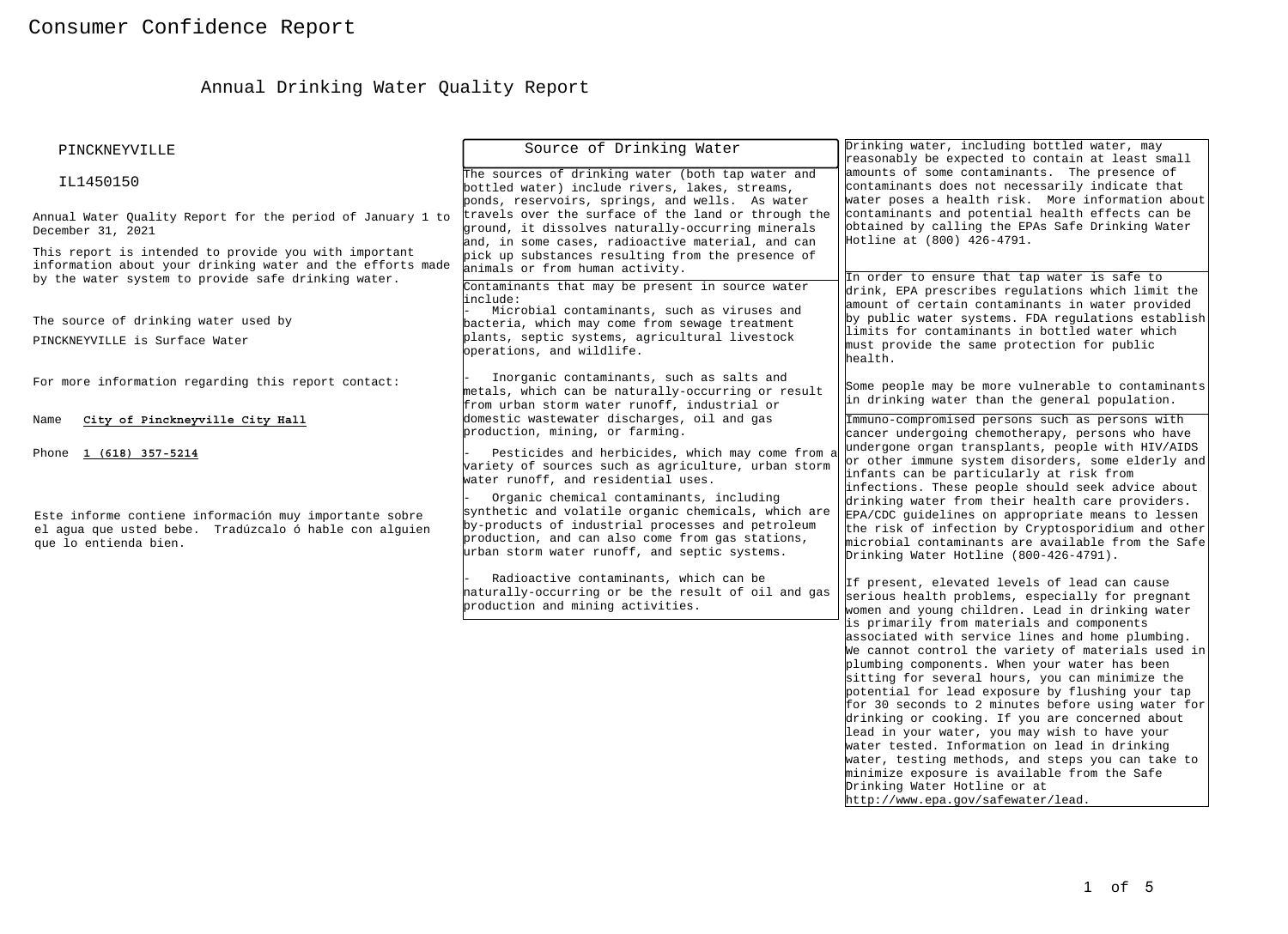Source Water Information

| Source Water Name               |                         | Type of Water | Report Status | Location             |
|---------------------------------|-------------------------|---------------|---------------|----------------------|
| INTAKE IN71000 - CITY RESERVOIR | PINCKNEYVILLE RESERVOIR | SW            | Active        | 4380 SOUTH LAKE ROAD |

#### Source Water Assessment

We want our valued customers to be informed about their water quality. If you would like to learn more, please feel welcome to attend any of our regularly scheduled meetings. The source water assessment for our supply has been completed by the Illinois EPA. If you would like a copy of this information, please stop by City Hall or call our water operator at \_\_\_**1 (618) 357-5214**\_\_\_. To view a summary version of the completed Source Water Assessments, including: Importance of Source Water; Susceptibility to Contamination Determination; and documentation/recommendation of Source Water Protection Efforts, you may access the Illinois EPAwebsite at http://www.epa.state.il.us/cgi-bin/wp/swap-fact-sheets.pl.

Source of Water: PINCKNEYVILLE Illinois EPA considers all surface water sources of community water supply to be susceptible to potential pollution problems; hence, the reason for mandatory treatment for all surface water supplies in Illinois. Mandatory treatment includes coagulation, sedimentation, filtration,and disinfection. Primary sources of pollution in Illinois lakes can include agricultural runoff, land disposal (septic systems) and shoreline erosion.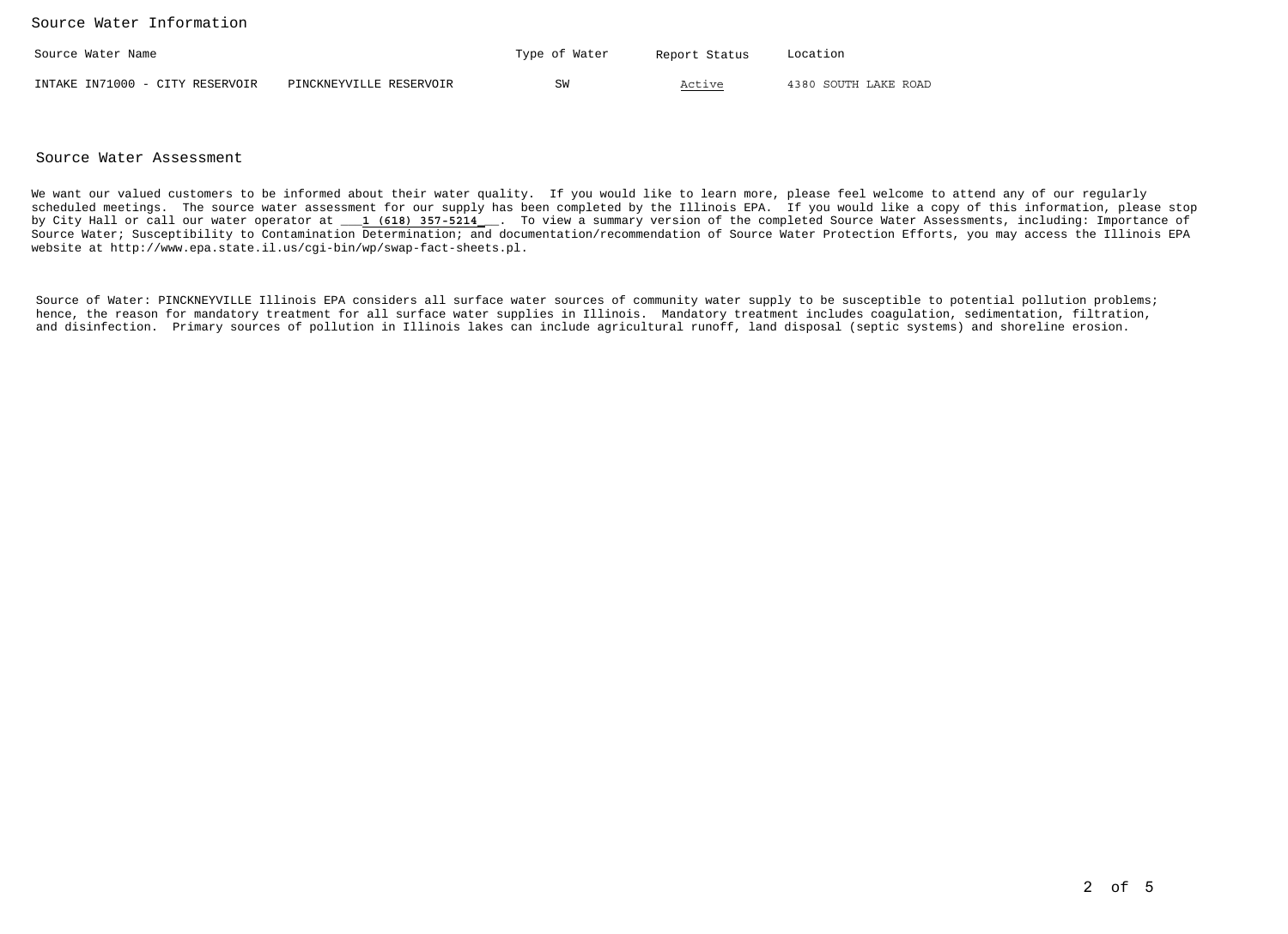#### **2021City of Pinckneyville Regulated Contaminants Detected**

#### **Lead and Copper**

Definitions:

 Action Level Goal (ALG): The level of a contaminant in drinking water below which there is no known or expected risk to health. ALGs allow for a margin ofsafety.

Action Level: The concentration of a contaminant which, if exceeded, triggers treatment or other requirements which a water system must follow.

| Lead and Copper | Date Sampled | MCLG | Action Level | 90th       | # Sites Over | Units | Violation | Likely Source of Contamination                                                                                |
|-----------------|--------------|------|--------------|------------|--------------|-------|-----------|---------------------------------------------------------------------------------------------------------------|
|                 |              |      | (AL)         | Percentile | AL.          |       |           |                                                                                                               |
| Copper          | 09/10/2020   |      | ن ، ت        | 0.063      |              | ppm   |           | Erosion of natural deposits; Leaching from<br>wood preservatives; Corrosion of household<br>plumbing systems. |

### **Water Quality Test Results**

| Definitions:                                          | The following tables contain scientific terms and measures, some of which may require explanation.                                                                                                                                                                         |
|-------------------------------------------------------|----------------------------------------------------------------------------------------------------------------------------------------------------------------------------------------------------------------------------------------------------------------------------|
| Avq:                                                  | Requlatory compliance with some MCLs are based on running annual average of monthly samples.                                                                                                                                                                               |
| Level 1 Assessment:                                   | A Level 1 assessment is a study of the water system to identify potential problems and determine (if possible) why<br>total coliform bacteria have been found in our water system.                                                                                         |
| Level 2 Assessment:                                   | A Level 2 assessment is a very detailed study of the water system to identify potential problems and determine (if<br>possible) why an E. coli MCL violation has occurred and/or why total coliform bacteria have been found in our water<br>system on multiple occasions. |
| Maximum Contaminant Level or MCL:                     | The highest level of a contaminant that is allowed in drinking water. MCLs are set as close to the MCLGs as feasible<br>using the best available treatment technology.                                                                                                     |
|                                                       | Maximum Contaminant Level Goal or MCLG: The level of a contaminant in drinking water below which there is no known or expected risk to health. MCLGs allow<br>for a margin of safety.                                                                                      |
| Maximum residual disinfectant level or<br>MRDL:       | The highest level of a disinfectant allowed in drinking water. There is convincing evidence that addition of a<br>disinfectant is necessary for control of microbial contaminants.                                                                                         |
| Maximum residual disinfectant level<br>goal or MRDLG: | The level of a drinking water disinfectant below which there is no known or expected risk to health. MRDLGs do not<br>reflect the benefits of the use of disinfectants to control microbial contaminants.                                                                  |
| na:                                                   | not applicable.                                                                                                                                                                                                                                                            |
| $m$ rem:                                              | millirems per year (a measure of radiation absorbed by the body)                                                                                                                                                                                                           |
| $ppb$ :                                               | micrograms per liter or parts per billion - or one ounce in 7,350,000 gallons of water.                                                                                                                                                                                    |
| ppm:                                                  | milligrams per liter or parts per million - or one ounce in 7,350 gallons of water.                                                                                                                                                                                        |
| Treatment Technique or TT:                            | A required process intended to reduce the level of a contaminant in drinking water.                                                                                                                                                                                        |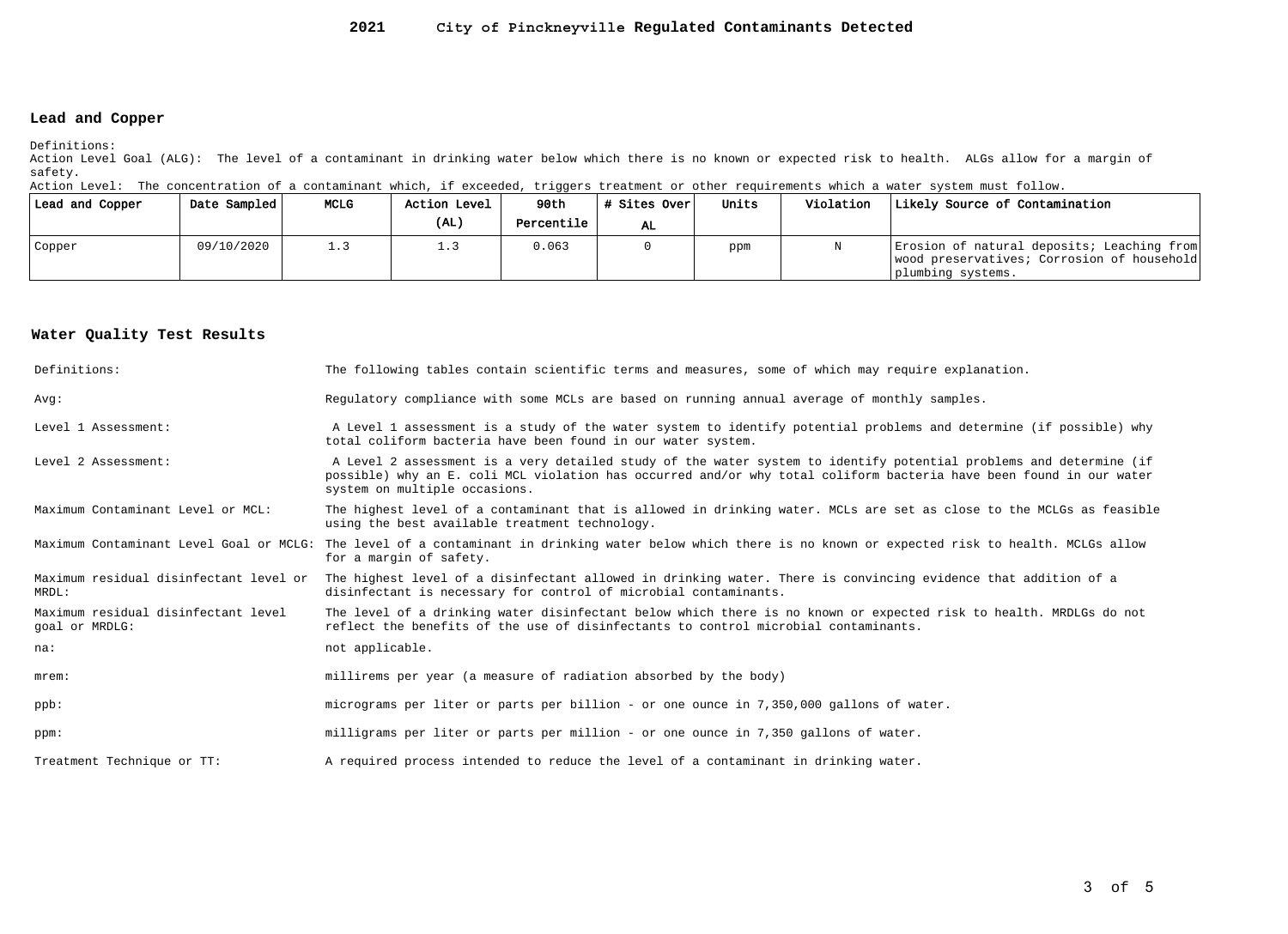**Regulated Contaminants**

| Disinfectants and<br>Disinfection By-<br>Products | Collection<br>Date | Highest Level<br>Detected | Range of Levels<br>Detected | <b>MCLG</b>              | <b>MCL</b>     | Units |            | Violation Likely Source of Contamination                                                                                         |
|---------------------------------------------------|--------------------|---------------------------|-----------------------------|--------------------------|----------------|-------|------------|----------------------------------------------------------------------------------------------------------------------------------|
| Chloramines                                       | 12/31/2021         | 2.1                       | $1.5 - 2.1$                 | $MRDLG = 4$              | $MRDL = 4$     | ppm   | N          | Water additive used to control microbes.                                                                                         |
| Haloacetic Acids<br>(HAA5)                        | 2021               | 27                        | $20.7 - 31.6$               | No goal for<br>the total | 60             | ppb   | N          | By-product of drinking water disinfection.                                                                                       |
| Total Trihalomethanes<br>(TTHM)                   | 2021               | 60                        | $37.2 - 72$                 | No goal for<br>the total | 80             | ppb   | N          | By-product of drinking water disinfection.                                                                                       |
| Inorganic<br>Contaminants                         | Collection<br>Date | Highest Level<br>Detected | Range of Levels<br>Detected | <b>MCLG</b>              | <b>MCL</b>     | Units |            | Violation Likely Source of Contamination                                                                                         |
| Barium                                            | 2021               | 0.029                     | $0.029 - 0.029$             | $\overline{a}$           | $\overline{a}$ | ppm   | N          | Discharge of drilling wastes; Discharge from<br>metal refineries; Erosion of natural deposits.                                   |
| Fluoride                                          | 2021               | 0.8                       | $0.844 - 0.844$             | $\overline{4}$           | 4.0            | ppm   | $\rm N$    | Erosion of natural deposits; Water additive<br>which promotes strong teeth; Discharge from<br>fertilizer and aluminum factories. |
| Manganese                                         | 2021               | 6                         | $6.1 - 6.1$                 | 150                      | 150            | ppb   | N          | This contaminant is not currently regulated by<br>the USEPA. However, the state regulates.<br>Erosion of natural deposits.       |
| Nitrate [measured as<br>Nitrogen]                 | 2021               | $\overline{3}$            | $2.8 - 2.8$                 | 10                       | 10             | ppm   | N          | Runoff from fertilizer use; Leaching from<br>septic tanks, sewage; Erosion of natural<br>deposits.                               |
| Selenium                                          | 2021               | $\mathbf{1}$              | $1.2 - 1.2$                 | 50                       | 50             | ppb   | $_{\rm N}$ | Discharge from petroleum and metal refineries;<br>Erosion of natural deposits; Discharge from<br>mines.                          |
| Sodium                                            | 2021               | 24                        | $24 - 24$                   |                          |                | ppm   | N          | Erosion from naturally occuring deposits.<br>Used in water softener regeneration.                                                |

### **Turbidity**

|                                | Limit (Treatment   Level Detected  <br><b>Technique)</b> |           | Violation | Likely Source of Contamination |
|--------------------------------|----------------------------------------------------------|-----------|-----------|--------------------------------|
| Highest single measurement     | . NTU                                                    | $0.5$ NTU |           | Soil runoff.                   |
| Lowest monthly % meeting limit | $0.3$ NTU                                                | 100%      |           | Soil runoff.                   |

Information Statement: Turbidity is a measurement of the cloudiness of the water caused by suspended particles. We monitor it because it is a good indicatorof water quality and the effectiveness of our filtration system and disinfectants.